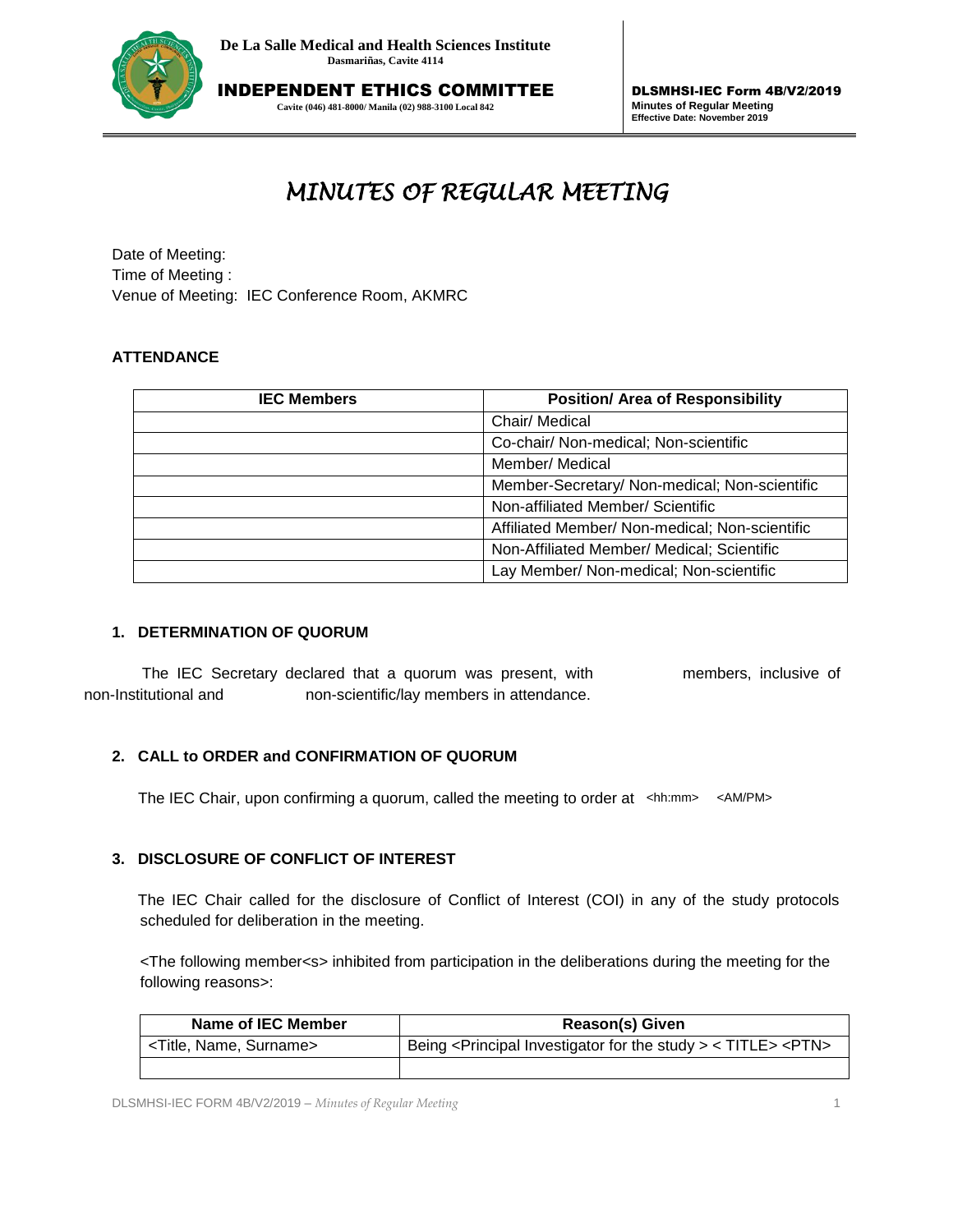

INDEPENDENT ETHICS COMMITTEE **Cavite (046) 481-8000/ Manila (02) 988-3100 Local 842**

# **4. READING AND APPROVAL OF THE MEETINGS OF THE LAST MEETING**

Date of Last Meeting : Time of Last Meeting : <hh:mm> <AM/PM> Venue of Last Meeting: IEC Conference Room, AKMRC

# **5. BUSINESS ARISING FROM THE MINUTES**

# **6. PROTOCOL REVIEW**

# **6.1. FULL REVIEW**

#### **6.1.1 INITIAL REVIEW**

| The IEC Chair presided over the discussion of the minutes of the last meeting. The minutes were<br>corrected, and approved as amended.<br>5. BUSINESS ARISING FROM THE MINUTES<br><b>6. PROTOCOL REVIEW</b><br>6.1. FULL REVIEW<br>6.1.1<br><b>INITIAL REVIEW</b><br><b>PROTOCOL1</b><br><b>PTN</b> <number><br/>Date of Submission:<br/>Date Received:<br/><b>Title</b><br/><version date="" number,=""><br/>Sponsor/CRO:<br/>Principal Investigator: <title, name,="" surname=""><br/><name committee="" ethics="" of="" review="" technical=""><br/>Previous Approval from other Technical/Ethics<br/><b>Review Committees</b><br/>&lt; Approval Start and End Date&gt;<br/>Type of Review:<br/>Primary Reviewers: <title, name,="" surname=""><br/>Quorum Status:<br/><b>Conflict of Interest</b><br/><b>Scientific Soundness</b><br/><b>Comments</b><br/>(refer to IEC FORM 2C/V1/2012)<br/>1. Study Objectives<br/>2. Background Information/Data<br/>3. Study/Sampling Design<br/>4. Use of Control Arm/Placebo<br/>5. Inclusion/Exclusion/Withdrawal Criteria<br/>6. Statistical/Data Analysis Plan<br/>7. Specimen Collection, Processing, Storage<br/>Procedures<br/>8. Facilities/Infrastructure at Study Site<br/>9. PI Qualification, Competence, Experience<br/>10. Contribution to science, research capacity, health<br/>care, treatment<br/>11. Benefit to Local Communities<br/><b>Ethical Soundness</b><br/><b>Comments</b><br/>(refer to IEC FORM 2C/V1/2012)<br/>Privacy/Confidentiality Safeguards<br/>1.<br/>Involvement of Human Participants<br/>2.<br/>3. Involvement of Vulnerable Populations</title,></name></title,></version></number> | Time of Last Meeting : <hh:mm> <am pm=""><br/>Venue of Last Meeting: IEC Conference Room, AKMRC</am></hh:mm> |  |
|-----------------------------------------------------------------------------------------------------------------------------------------------------------------------------------------------------------------------------------------------------------------------------------------------------------------------------------------------------------------------------------------------------------------------------------------------------------------------------------------------------------------------------------------------------------------------------------------------------------------------------------------------------------------------------------------------------------------------------------------------------------------------------------------------------------------------------------------------------------------------------------------------------------------------------------------------------------------------------------------------------------------------------------------------------------------------------------------------------------------------------------------------------------------------------------------------------------------------------------------------------------------------------------------------------------------------------------------------------------------------------------------------------------------------------------------------------------------------------------------------------------------------------------------------------------------------------------------------------------------------------------------------------------------------|--------------------------------------------------------------------------------------------------------------|--|
|                                                                                                                                                                                                                                                                                                                                                                                                                                                                                                                                                                                                                                                                                                                                                                                                                                                                                                                                                                                                                                                                                                                                                                                                                                                                                                                                                                                                                                                                                                                                                                                                                                                                       |                                                                                                              |  |
|                                                                                                                                                                                                                                                                                                                                                                                                                                                                                                                                                                                                                                                                                                                                                                                                                                                                                                                                                                                                                                                                                                                                                                                                                                                                                                                                                                                                                                                                                                                                                                                                                                                                       |                                                                                                              |  |
|                                                                                                                                                                                                                                                                                                                                                                                                                                                                                                                                                                                                                                                                                                                                                                                                                                                                                                                                                                                                                                                                                                                                                                                                                                                                                                                                                                                                                                                                                                                                                                                                                                                                       |                                                                                                              |  |
|                                                                                                                                                                                                                                                                                                                                                                                                                                                                                                                                                                                                                                                                                                                                                                                                                                                                                                                                                                                                                                                                                                                                                                                                                                                                                                                                                                                                                                                                                                                                                                                                                                                                       |                                                                                                              |  |
|                                                                                                                                                                                                                                                                                                                                                                                                                                                                                                                                                                                                                                                                                                                                                                                                                                                                                                                                                                                                                                                                                                                                                                                                                                                                                                                                                                                                                                                                                                                                                                                                                                                                       |                                                                                                              |  |
|                                                                                                                                                                                                                                                                                                                                                                                                                                                                                                                                                                                                                                                                                                                                                                                                                                                                                                                                                                                                                                                                                                                                                                                                                                                                                                                                                                                                                                                                                                                                                                                                                                                                       |                                                                                                              |  |
|                                                                                                                                                                                                                                                                                                                                                                                                                                                                                                                                                                                                                                                                                                                                                                                                                                                                                                                                                                                                                                                                                                                                                                                                                                                                                                                                                                                                                                                                                                                                                                                                                                                                       |                                                                                                              |  |
|                                                                                                                                                                                                                                                                                                                                                                                                                                                                                                                                                                                                                                                                                                                                                                                                                                                                                                                                                                                                                                                                                                                                                                                                                                                                                                                                                                                                                                                                                                                                                                                                                                                                       |                                                                                                              |  |
|                                                                                                                                                                                                                                                                                                                                                                                                                                                                                                                                                                                                                                                                                                                                                                                                                                                                                                                                                                                                                                                                                                                                                                                                                                                                                                                                                                                                                                                                                                                                                                                                                                                                       |                                                                                                              |  |
|                                                                                                                                                                                                                                                                                                                                                                                                                                                                                                                                                                                                                                                                                                                                                                                                                                                                                                                                                                                                                                                                                                                                                                                                                                                                                                                                                                                                                                                                                                                                                                                                                                                                       |                                                                                                              |  |
|                                                                                                                                                                                                                                                                                                                                                                                                                                                                                                                                                                                                                                                                                                                                                                                                                                                                                                                                                                                                                                                                                                                                                                                                                                                                                                                                                                                                                                                                                                                                                                                                                                                                       |                                                                                                              |  |
|                                                                                                                                                                                                                                                                                                                                                                                                                                                                                                                                                                                                                                                                                                                                                                                                                                                                                                                                                                                                                                                                                                                                                                                                                                                                                                                                                                                                                                                                                                                                                                                                                                                                       |                                                                                                              |  |
|                                                                                                                                                                                                                                                                                                                                                                                                                                                                                                                                                                                                                                                                                                                                                                                                                                                                                                                                                                                                                                                                                                                                                                                                                                                                                                                                                                                                                                                                                                                                                                                                                                                                       |                                                                                                              |  |
|                                                                                                                                                                                                                                                                                                                                                                                                                                                                                                                                                                                                                                                                                                                                                                                                                                                                                                                                                                                                                                                                                                                                                                                                                                                                                                                                                                                                                                                                                                                                                                                                                                                                       |                                                                                                              |  |
|                                                                                                                                                                                                                                                                                                                                                                                                                                                                                                                                                                                                                                                                                                                                                                                                                                                                                                                                                                                                                                                                                                                                                                                                                                                                                                                                                                                                                                                                                                                                                                                                                                                                       |                                                                                                              |  |
|                                                                                                                                                                                                                                                                                                                                                                                                                                                                                                                                                                                                                                                                                                                                                                                                                                                                                                                                                                                                                                                                                                                                                                                                                                                                                                                                                                                                                                                                                                                                                                                                                                                                       |                                                                                                              |  |
|                                                                                                                                                                                                                                                                                                                                                                                                                                                                                                                                                                                                                                                                                                                                                                                                                                                                                                                                                                                                                                                                                                                                                                                                                                                                                                                                                                                                                                                                                                                                                                                                                                                                       |                                                                                                              |  |
|                                                                                                                                                                                                                                                                                                                                                                                                                                                                                                                                                                                                                                                                                                                                                                                                                                                                                                                                                                                                                                                                                                                                                                                                                                                                                                                                                                                                                                                                                                                                                                                                                                                                       |                                                                                                              |  |
|                                                                                                                                                                                                                                                                                                                                                                                                                                                                                                                                                                                                                                                                                                                                                                                                                                                                                                                                                                                                                                                                                                                                                                                                                                                                                                                                                                                                                                                                                                                                                                                                                                                                       |                                                                                                              |  |
|                                                                                                                                                                                                                                                                                                                                                                                                                                                                                                                                                                                                                                                                                                                                                                                                                                                                                                                                                                                                                                                                                                                                                                                                                                                                                                                                                                                                                                                                                                                                                                                                                                                                       |                                                                                                              |  |
|                                                                                                                                                                                                                                                                                                                                                                                                                                                                                                                                                                                                                                                                                                                                                                                                                                                                                                                                                                                                                                                                                                                                                                                                                                                                                                                                                                                                                                                                                                                                                                                                                                                                       |                                                                                                              |  |
|                                                                                                                                                                                                                                                                                                                                                                                                                                                                                                                                                                                                                                                                                                                                                                                                                                                                                                                                                                                                                                                                                                                                                                                                                                                                                                                                                                                                                                                                                                                                                                                                                                                                       |                                                                                                              |  |
|                                                                                                                                                                                                                                                                                                                                                                                                                                                                                                                                                                                                                                                                                                                                                                                                                                                                                                                                                                                                                                                                                                                                                                                                                                                                                                                                                                                                                                                                                                                                                                                                                                                                       |                                                                                                              |  |
|                                                                                                                                                                                                                                                                                                                                                                                                                                                                                                                                                                                                                                                                                                                                                                                                                                                                                                                                                                                                                                                                                                                                                                                                                                                                                                                                                                                                                                                                                                                                                                                                                                                                       |                                                                                                              |  |
|                                                                                                                                                                                                                                                                                                                                                                                                                                                                                                                                                                                                                                                                                                                                                                                                                                                                                                                                                                                                                                                                                                                                                                                                                                                                                                                                                                                                                                                                                                                                                                                                                                                                       |                                                                                                              |  |
|                                                                                                                                                                                                                                                                                                                                                                                                                                                                                                                                                                                                                                                                                                                                                                                                                                                                                                                                                                                                                                                                                                                                                                                                                                                                                                                                                                                                                                                                                                                                                                                                                                                                       |                                                                                                              |  |
|                                                                                                                                                                                                                                                                                                                                                                                                                                                                                                                                                                                                                                                                                                                                                                                                                                                                                                                                                                                                                                                                                                                                                                                                                                                                                                                                                                                                                                                                                                                                                                                                                                                                       |                                                                                                              |  |
|                                                                                                                                                                                                                                                                                                                                                                                                                                                                                                                                                                                                                                                                                                                                                                                                                                                                                                                                                                                                                                                                                                                                                                                                                                                                                                                                                                                                                                                                                                                                                                                                                                                                       |                                                                                                              |  |
|                                                                                                                                                                                                                                                                                                                                                                                                                                                                                                                                                                                                                                                                                                                                                                                                                                                                                                                                                                                                                                                                                                                                                                                                                                                                                                                                                                                                                                                                                                                                                                                                                                                                       |                                                                                                              |  |
|                                                                                                                                                                                                                                                                                                                                                                                                                                                                                                                                                                                                                                                                                                                                                                                                                                                                                                                                                                                                                                                                                                                                                                                                                                                                                                                                                                                                                                                                                                                                                                                                                                                                       |                                                                                                              |  |
|                                                                                                                                                                                                                                                                                                                                                                                                                                                                                                                                                                                                                                                                                                                                                                                                                                                                                                                                                                                                                                                                                                                                                                                                                                                                                                                                                                                                                                                                                                                                                                                                                                                                       |                                                                                                              |  |
|                                                                                                                                                                                                                                                                                                                                                                                                                                                                                                                                                                                                                                                                                                                                                                                                                                                                                                                                                                                                                                                                                                                                                                                                                                                                                                                                                                                                                                                                                                                                                                                                                                                                       |                                                                                                              |  |
|                                                                                                                                                                                                                                                                                                                                                                                                                                                                                                                                                                                                                                                                                                                                                                                                                                                                                                                                                                                                                                                                                                                                                                                                                                                                                                                                                                                                                                                                                                                                                                                                                                                                       |                                                                                                              |  |
|                                                                                                                                                                                                                                                                                                                                                                                                                                                                                                                                                                                                                                                                                                                                                                                                                                                                                                                                                                                                                                                                                                                                                                                                                                                                                                                                                                                                                                                                                                                                                                                                                                                                       |                                                                                                              |  |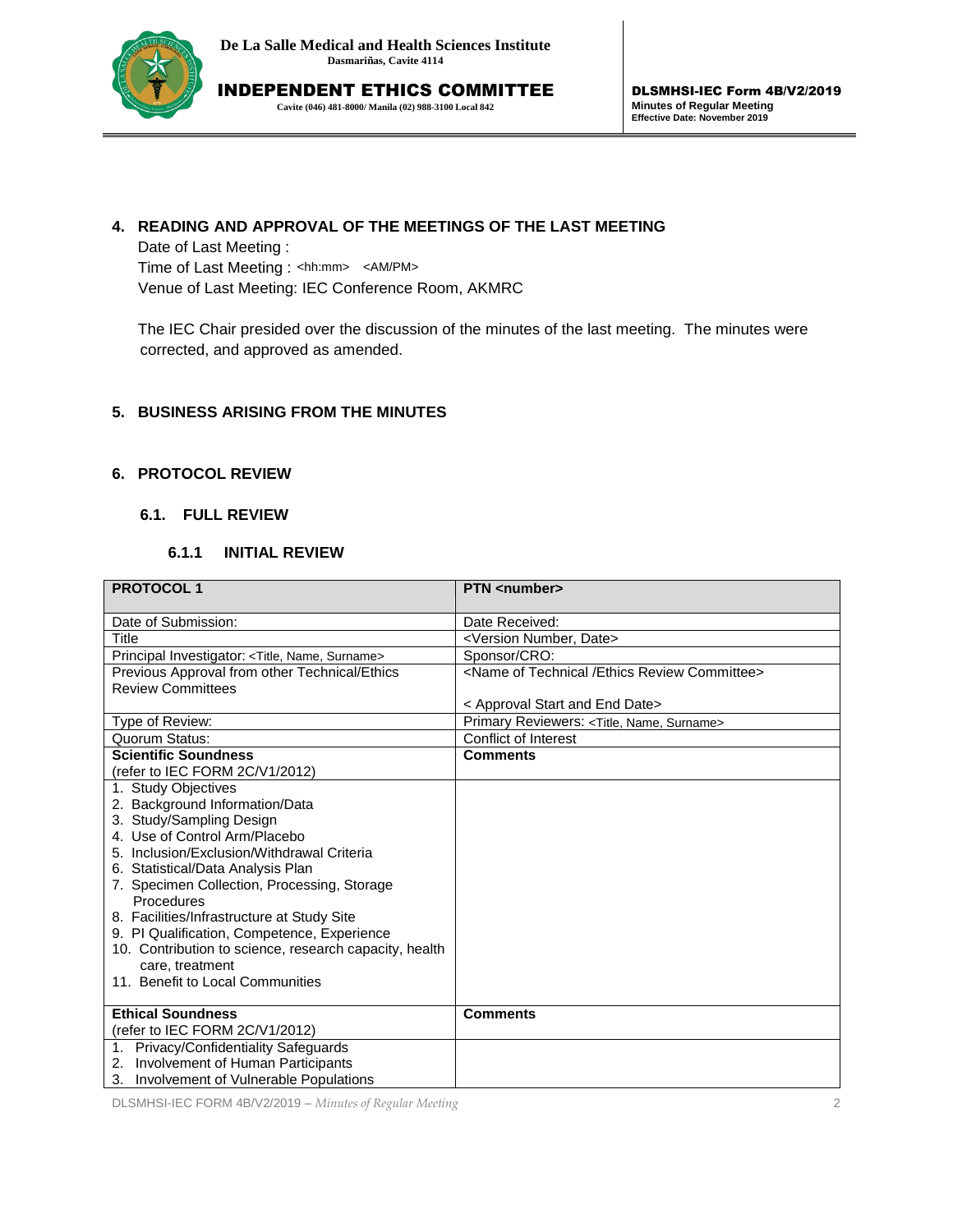

**Cavite (046) 481-8000/ Manila (02) 988-3100 Local 842**

| Voluntary, non-coercive recruitment<br>4.                                                   |  |
|---------------------------------------------------------------------------------------------|--|
| <b>Participant Selection</b><br>5.                                                          |  |
| <b>Risk-Benefit Ratio</b><br>6.                                                             |  |
| Informed Consent process                                                                    |  |
| Language of the Informed Consent/Assent Forms<br>8.                                         |  |
| 9. Translation(s) of the Informed Consent/Assent                                            |  |
| Forms                                                                                       |  |
| 10. Specific Informed Consent Provisions (as                                                |  |
| specified in the Protocol Assessment Form)                                                  |  |
|                                                                                             |  |
|                                                                                             |  |
| <b>Conclusions and Recommendations</b>                                                      |  |
|                                                                                             |  |
|                                                                                             |  |
| <b>Action Taken</b>                                                                         |  |
| APPROVAL                                                                                    |  |
|                                                                                             |  |
| MAJOR MODIFICATION (which require Full Board deliberation)                                  |  |
| MINOR MODIFICATION (which can be expedited at the level of the Chair)<br><b>DISAPPROVAL</b> |  |

# **6.1.2. RESUBMISSIONS** (*protocols with MAJOR corrections/modifications*)

| <b>PROTOCOL1</b>                                                                                                                                                                                               | <b>PTN</b> <number></number>                 |  |
|----------------------------------------------------------------------------------------------------------------------------------------------------------------------------------------------------------------|----------------------------------------------|--|
| Date of Initial Review                                                                                                                                                                                         | Date of Resubmission:                        |  |
|                                                                                                                                                                                                                | Date Received:                               |  |
| Title                                                                                                                                                                                                          | <version date="" number,=""></version>       |  |
| Principal Investigator: < Title, Name, Surname>                                                                                                                                                                | Sponsor/CRO:                                 |  |
| Type of Rreview:                                                                                                                                                                                               | Primary Reviewers: < Title, Name, Surname>   |  |
| <b>Quorum Status</b>                                                                                                                                                                                           | Conflict of Interest                         |  |
| Assessment of the Responses (refer to submitted IEC Form 2H/V1/2012)                                                                                                                                           |                                              |  |
| <b>Conclusions and Recommendations</b>                                                                                                                                                                         |                                              |  |
| <b>Action Taken</b><br>APPROVAL<br>П<br>MAJOR MODIFICATION (which require another Full Board deliberation)<br>MINOR MODIFICATION (which can be expedited at the level of the Chair)<br>П<br><b>DISAPPROVAL</b> |                                              |  |
| 6.1.3. REQUIRING CLARIFICATORY INTERVIEW                                                                                                                                                                       |                                              |  |
| <b>PROTOCOL1</b>                                                                                                                                                                                               | <b>PTN</b> <number></number>                 |  |
| Date of Initial Review <dd mm="" yy=""></dd>                                                                                                                                                                   | Date of Clarificatory Interview: < dd/mm/yy> |  |
| Title                                                                                                                                                                                                          | <version date="" number,=""></version>       |  |
| Principal Investigator                                                                                                                                                                                         | <title, namme,="" surname=""></title,>       |  |
| Sponsor/CRO                                                                                                                                                                                                    | <name></name>                                |  |

# **6.1.3. REQUIRING CLARIFICATORY INTERVIEW**

| <b>PROTOCOL1</b>                             | <b>PTN</b> <number></number>                           |
|----------------------------------------------|--------------------------------------------------------|
| Date of Initial Review <dd mm="" yy=""></dd> | Date of Clarificatory Interview: <dd mm="" yy=""></dd> |
| Title                                        | <version date="" number,=""></version>                 |
| Principal Investigator                       | <title, namme,="" surname=""></title,>                 |
| Sponsor/CRO                                  | <name></name>                                          |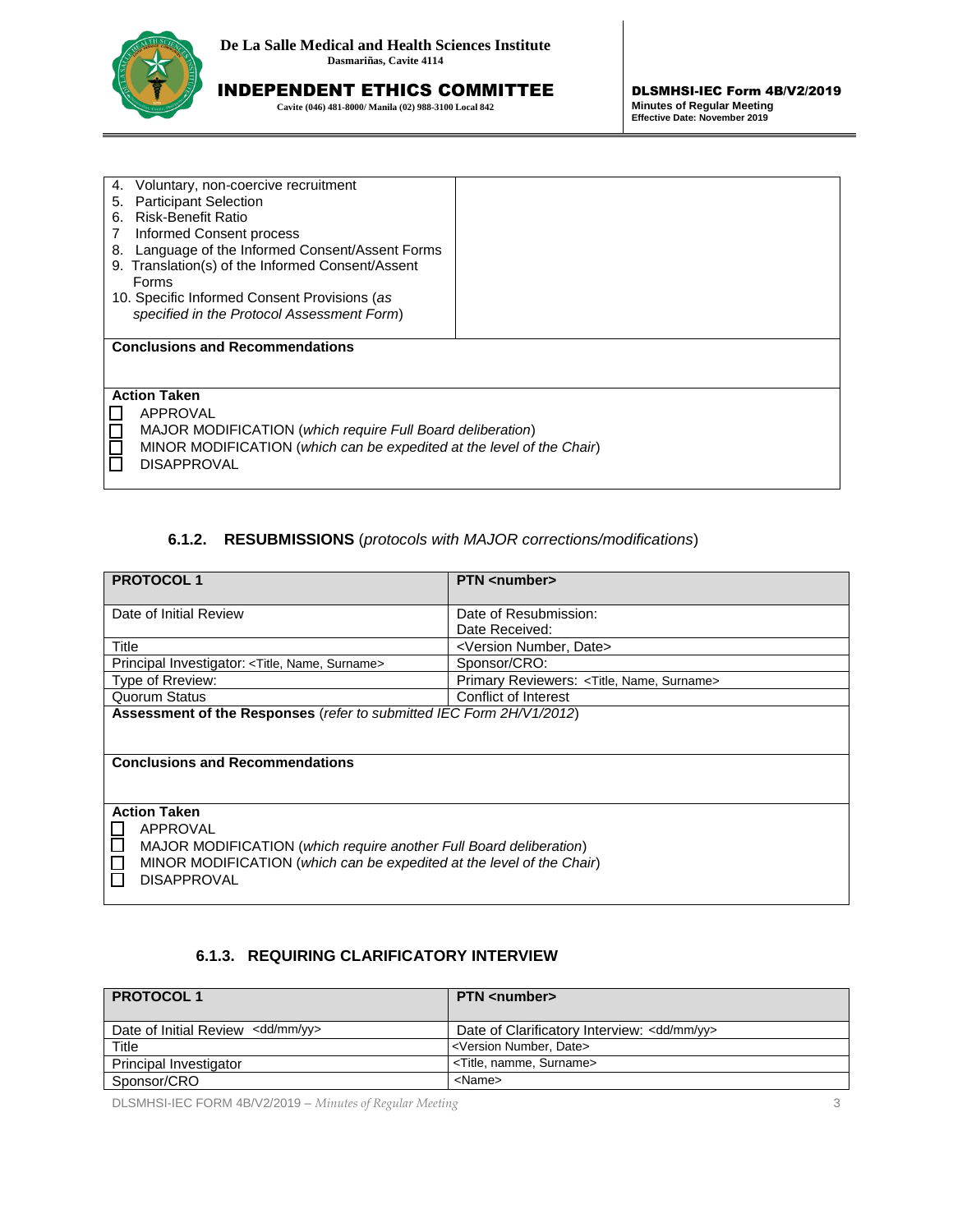

**Cavite (046) 481-8000/ Manila (02) 988-3100 Local 842**

| <b>Primary Reviewers</b>               | <title, name,="" surname=""></title,> |
|----------------------------------------|---------------------------------------|
| <b>Quorum Status</b>                   |                                       |
| Conflict of Interest                   |                                       |
| <b>Assessment of the Responses</b>     |                                       |
|                                        |                                       |
|                                        |                                       |
| <b>Conclusions and Recommendations</b> |                                       |
|                                        |                                       |
|                                        |                                       |
| <b>Action Taken</b>                    |                                       |
| REQUEST INFORMATION (specify)          |                                       |
| RECOMMENDED FURTHER ACTION (specify)   |                                       |
|                                        |                                       |

# **6.1.4. PROTOCOL AMENDMENT APPLICATIONS** *(with MAJOR Amendments that can affect the scientific and/or ethical acceptability of the protocol)*

| <b>PROTOCOL1</b>                                                               | <b>PTN</b> <number></number>                             |
|--------------------------------------------------------------------------------|----------------------------------------------------------|
|                                                                                |                                                          |
| Date of Approval:                                                              | Amendment Submission Date:                               |
|                                                                                | Date Received:                                           |
| Title:                                                                         | <version date="" number,=""></version>                   |
| Principal Investigator: <title, name,="" surname=""></title,>                  | Sponsor/CRO:                                             |
| Type of Review:                                                                | Primary Reviewers: <title, name,="" surname=""></title,> |
| Quorum Status:                                                                 | Conflict of Interest:                                    |
| Assessment of the Requested Amendment (refer to submitted IEC FORM 3A/V1/2012) |                                                          |
|                                                                                |                                                          |
|                                                                                |                                                          |
| <b>Conclusions and Recommendations</b>                                         |                                                          |
|                                                                                |                                                          |
|                                                                                |                                                          |
| <b>Action Taken</b>                                                            |                                                          |
| APPROVAL                                                                       |                                                          |
| MAJOR MODIFICATION (which require Full Board deliberation)                     |                                                          |
| MINOR MODIFICATION (which can be expedited at the level of the Chair)          |                                                          |
| <b>DISAPPROVAL</b>                                                             |                                                          |
|                                                                                |                                                          |

# **6.1.5. CONTINUING REVIEW APPLICATIONS**

| <b>PROTOCOL1</b>                                                          | <b>PTN</b> <number></number>                             |
|---------------------------------------------------------------------------|----------------------------------------------------------|
| Date of Approval:                                                         | Continuing Review Application Date:<br>Date Received:    |
| Title:                                                                    | <version date="" number,=""></version>                   |
| Principal Investigator: <title, name,="" surname=""></title,>             | Sponsor/CRO:                                             |
| Type of Review:                                                           | Primary Reviewers: <title, name,="" surname=""></title,> |
| Quorum Status:                                                            | Conflict of Interest:                                    |
| Assessment of the Study Progress (refer to submitted IEC Form 3B/V1/2012) |                                                          |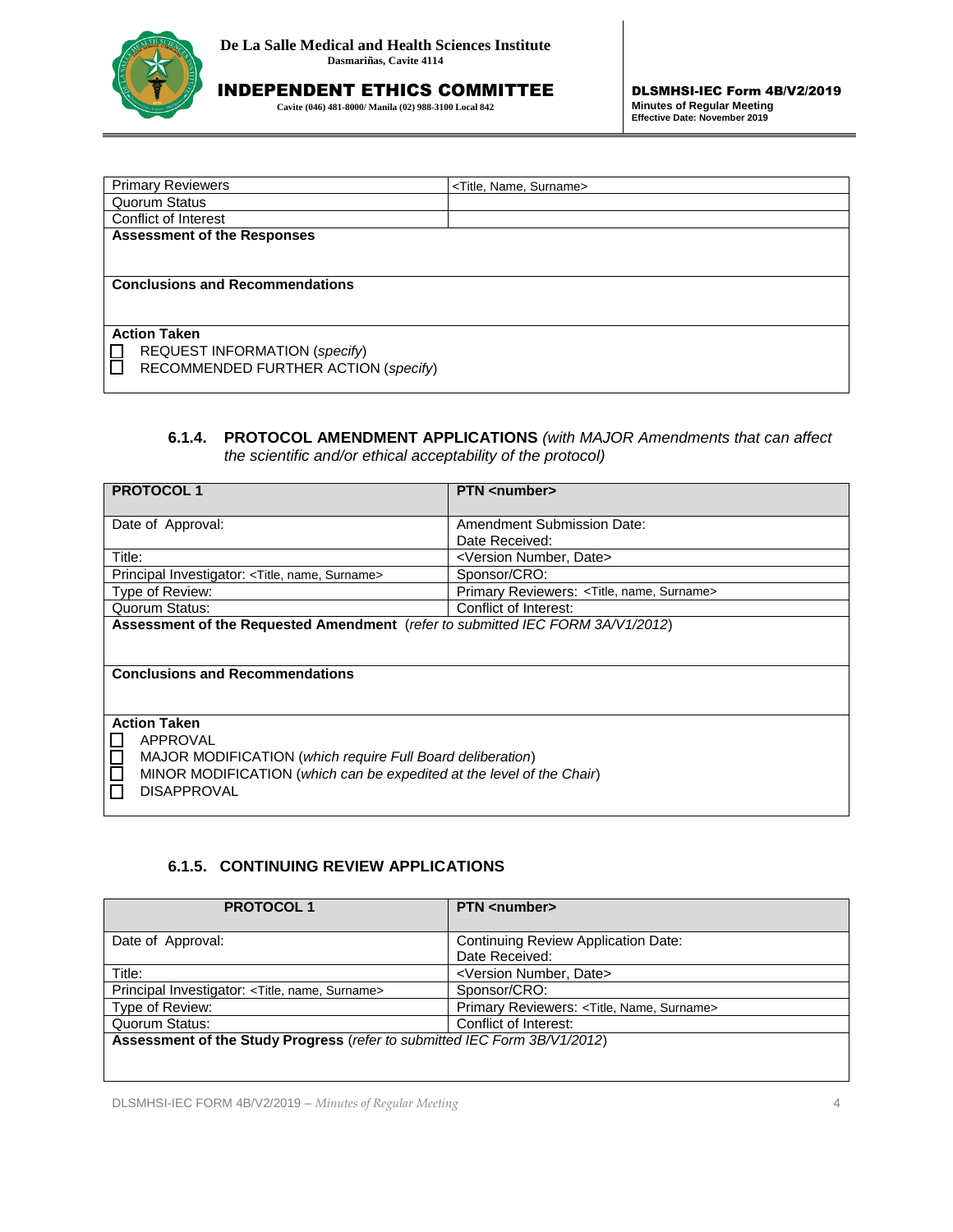

**Cavite (046) 481-8000/ Manila (02) 988-3100 Local 842**

#### **Conclusions and Recommendations**

**Action Taken**

**UPHOLD ORIGINAL APPROVAL WITH NO FURTHER ACTION** 

REQUEST INFORMATION (*specify*)

RECOMMENDED FURTHER ACTION (*specify*)

### **6.1.6. FINAL REPORTS**

| <b>PROTOCOL1</b>                                                        | <b>PTN</b> <number></number>               |
|-------------------------------------------------------------------------|--------------------------------------------|
| Date of Approval:                                                       | Final Report Date:                         |
|                                                                         | Date Received:                             |
| Title:                                                                  | <version date="" number,=""></version>     |
| Principal Investigator: < Title, name, Surname>                         | Sponsor/CRO:                               |
| Type of Review:                                                         | Primary Reviewers: < Title, name, Surname> |
| Quorum Status:                                                          | Conflict of Interest:                      |
| Assessment of the Final Report (refer to submitted IEC Form 3C/V1/2012) |                                            |
|                                                                         |                                            |
|                                                                         |                                            |
| <b>Conclusions and Recommendations</b>                                  |                                            |
|                                                                         |                                            |
|                                                                         |                                            |
| <b>Action Taken</b>                                                     |                                            |
| APPROVAL                                                                |                                            |
| <b>REQUEST INFORMATION (specify)</b>                                    |                                            |
| RECOMMENDED FURTHER ACTION (specify)                                    |                                            |

#### **6.1.7. SAE and SUSAR REPORTS**

| <b>PROTOCOL1</b>                                                        | <b>PTN</b> <number></number>               |
|-------------------------------------------------------------------------|--------------------------------------------|
|                                                                         |                                            |
| Date of Approval:                                                       | <b>SAE/SUSAR Report Submission Date:</b>   |
|                                                                         | Date Received:                             |
| Title:                                                                  | <version date="" number,=""></version>     |
| Principal Investigator: < Title, Name, Surname>                         | Sponsor/CRO:                               |
| Type of Review:                                                         | Primary Reviewers: < Title, Name, Surname> |
| Quorum Status:                                                          | Conflict of Interest:                      |
| Assessment of SAE/SUSAR Report (refer to submitted IEC FORM 3G/V1.2012) |                                            |
|                                                                         |                                            |
|                                                                         |                                            |
| <b>Conclusions and Recommendations</b>                                  |                                            |
|                                                                         |                                            |
|                                                                         |                                            |
| <b>Action Taken</b>                                                     |                                            |
| UPHOLD ORIGINAL APPROVAL WITH NO FURTHER ACTION                         |                                            |
| REQUEST INFORMATION (specify)                                           |                                            |
| RECOMMEND FURTHER ACTION (specify)                                      |                                            |
| FORWARD TO SAE SUB-COMMITTEE                                            |                                            |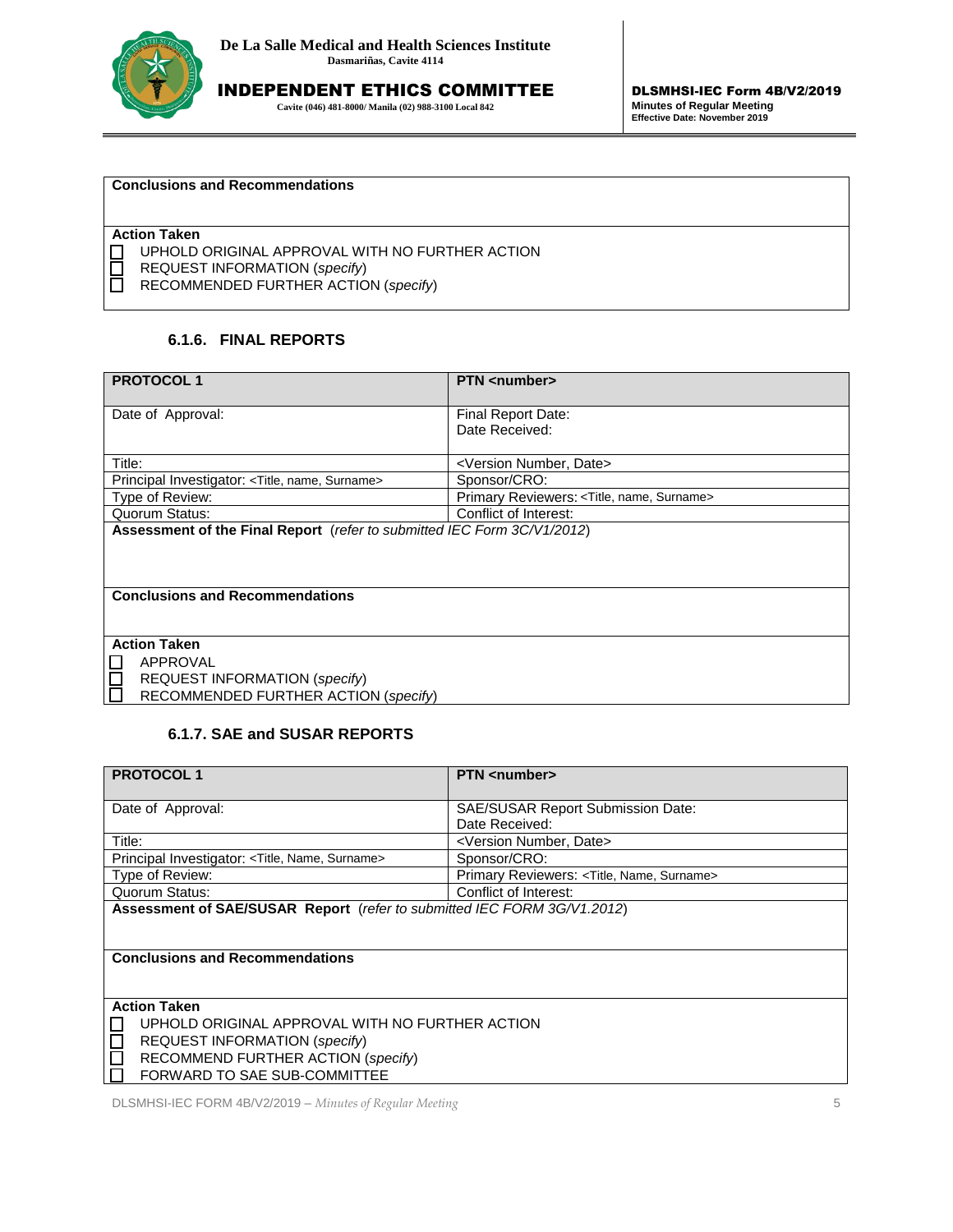

**Cavite (046) 481-8000/ Manila (02) 988-3100 Local 842**

# **6.1.8. SITE VISIT REPORTS**

| <b>PROTOCOL1</b>                                                           | <b>PTN</b> <number></number>               |
|----------------------------------------------------------------------------|--------------------------------------------|
|                                                                            |                                            |
| Date of Approval:                                                          | Site Visit Report Submission Date:         |
|                                                                            | Date Received:                             |
| Title:                                                                     | <version date="" number,=""></version>     |
| Principal Investigator: <title, name,="" surname=""></title,>              | Sponsor/CRO:                               |
| Type of Review:                                                            | Primary Reviewers: < Title, Name, Surname> |
| Quorum Status:                                                             | Conflict of Interest:                      |
| Assessment of Site Visit Report (refer to submitted IEC FORM 3F/V1.2012)   |                                            |
|                                                                            |                                            |
|                                                                            |                                            |
| <b>Conclusions and Recommendations</b>                                     |                                            |
|                                                                            |                                            |
|                                                                            |                                            |
| <b>Action Taken</b>                                                        |                                            |
| UPHOLD ORIGINAL APPROVAL WITH NO FURTHER ACTION                            |                                            |
|                                                                            |                                            |
|                                                                            |                                            |
| <b>REQUEST INFORMATION (specify)</b><br>RECOMMEND FURTHER ACTION (specify) |                                            |

# **6.1.9. NON-COMPLIANCE (DEVIATION/VIOLATION) REPORTS**

| <b>PROTOCOL1</b>                                                             | <b>PTN</b> <number></number>               |  |
|------------------------------------------------------------------------------|--------------------------------------------|--|
| Date of Approval:                                                            | Non-Compliance Report Submission Date:     |  |
|                                                                              | Date Received:                             |  |
| Title:                                                                       | <version date="" number,=""></version>     |  |
| Principal Investigator: < Title, Name, Surname>                              | Sponsor/CRO:                               |  |
| Type of Review:                                                              | Primary Reviewers: < Title, Name, Surname> |  |
| Quorum Status:                                                               | Conflict of Interest:                      |  |
| Assessment of Non-Compliance Report (refer to submitted IEC FORM 3D/V1.2012) |                                            |  |
|                                                                              |                                            |  |
|                                                                              |                                            |  |
| <b>Conclusions and Recommendations</b>                                       |                                            |  |
|                                                                              |                                            |  |
|                                                                              |                                            |  |
| <b>Action Taken</b>                                                          |                                            |  |
| UPHOLD ORIGINAL APPROVAL WITH NO FURTHER ACTION                              |                                            |  |
| REQUEST INFORMATION (specify)                                                |                                            |  |
| RECOMMEND FURTHER ACTION (specify)                                           |                                            |  |
|                                                                              |                                            |  |

# **6.1.10. EARLY STUDY TERMINATION APPLICATIONS**

| PROTOCOL | <b>PTN</b> <number></number> |
|----------|------------------------------|
|          |                              |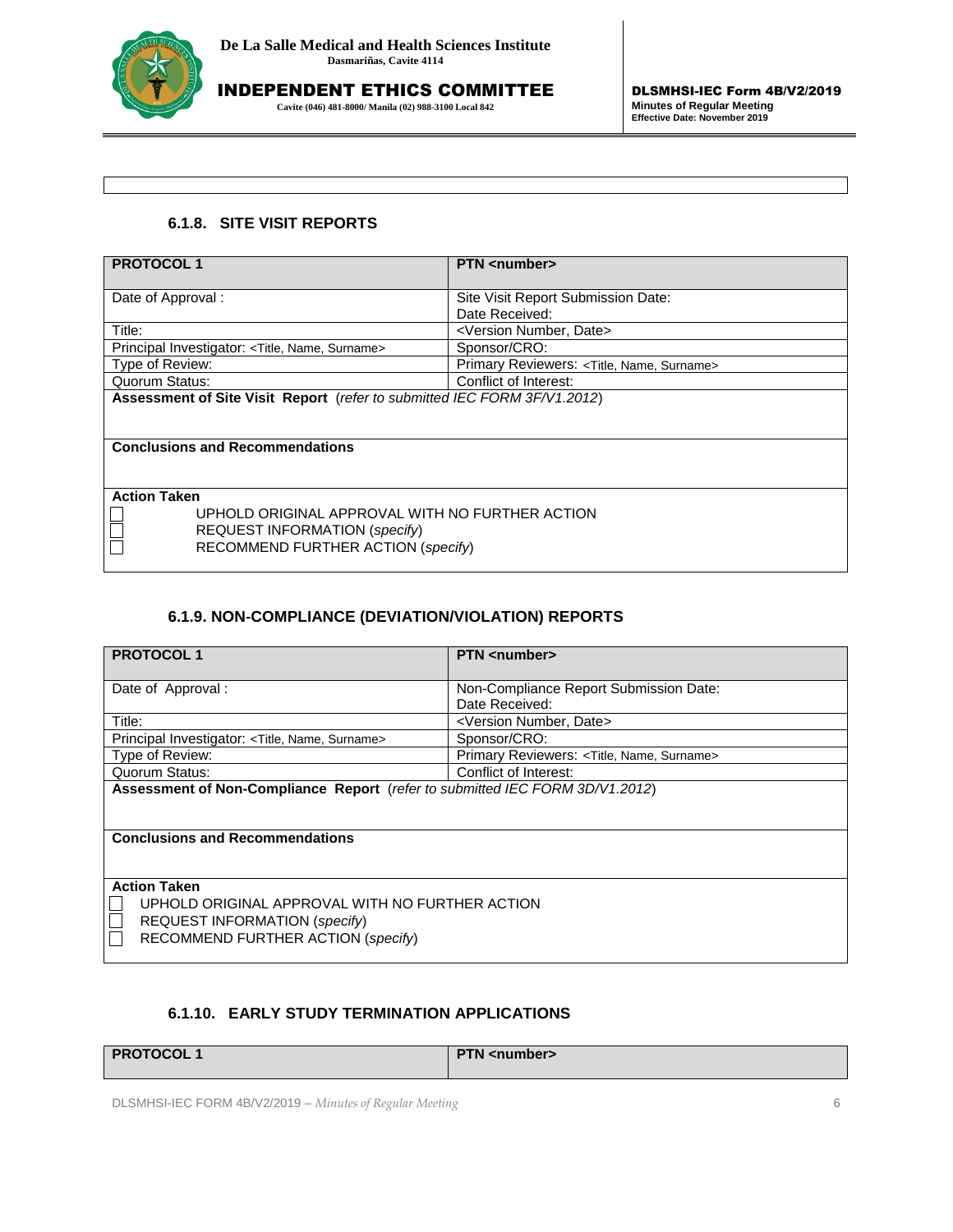

**Cavite (046) 481-8000/ Manila (02) 988-3100 Local 842**

| Date of Approval                                                                    | Early Termination Application Submission Date <dd mm="" yy=""></dd> |  |
|-------------------------------------------------------------------------------------|---------------------------------------------------------------------|--|
|                                                                                     | Date Received:                                                      |  |
| Title:                                                                              | <version date="" number,=""></version>                              |  |
| Principal Investigator: <title, name,="" surname=""></title,>                       | Sponsor/CRO:                                                        |  |
| Type of Review:                                                                     | Primary Reviewers: <title, name,="" surname=""></title,>            |  |
| Quorum Status:                                                                      | Conflict of Interest:                                               |  |
| Assessment of Risks from Early Termination (refer to submitted IEC FORM 3E/V1.2012) |                                                                     |  |
|                                                                                     |                                                                     |  |
|                                                                                     |                                                                     |  |
| <b>Conclusions and Recommendations</b>                                              |                                                                     |  |
|                                                                                     |                                                                     |  |
|                                                                                     |                                                                     |  |
| <b>Action Taken</b>                                                                 |                                                                     |  |
| UPHOLD ORIGINAL APPROVAL WITH NO FURTHER ACTION                                     |                                                                     |  |
| REQUEST INFORMATION (specify)                                                       |                                                                     |  |
| RECOMMEND FURTHER ACTION (specify)                                                  |                                                                     |  |
|                                                                                     |                                                                     |  |

# **6.1.11. QUERIES AND COMPLAINTS**

| Principal Investigator: <title, name,="" surname=""></title,>                                                                                           | Sponsor/CRO:                               |  |
|---------------------------------------------------------------------------------------------------------------------------------------------------------|--------------------------------------------|--|
| Type of Review:                                                                                                                                         | Primary Reviewers: < Title, Name, Surname> |  |
| Quorum Status:                                                                                                                                          | Conflict of Interest:                      |  |
| Assessment of Risks from Early Termination (refer to submitted IEC FORM 3E/V1.2012)                                                                     |                                            |  |
| <b>Conclusions and Recommendations</b>                                                                                                                  |                                            |  |
| <b>Action Taken</b><br>UPHOLD ORIGINAL APPROVAL WITH NO FURTHER ACTION<br>REQUEST INFORMATION (specify)<br>$\Box$<br>RECOMMEND FURTHER ACTION (specify) |                                            |  |
| <b>6.1.11. QUERIES AND COMPLAINTS</b>                                                                                                                   |                                            |  |
| <b>PROTOCOL1</b>                                                                                                                                        | <b>PTN</b> <number></number>               |  |
| Date of Approval:                                                                                                                                       | Query/Complaint Receiving Date:            |  |
|                                                                                                                                                         | Date Received:                             |  |
| Title:                                                                                                                                                  | <version date="" number,=""></version>     |  |
| Principal Investigator: < Title, Name, Surname>                                                                                                         | Sponsor/CRO:                               |  |
| Type of Review:                                                                                                                                         | Primary Reviewers: < Title, Name, Surname> |  |
| Quorum Status:                                                                                                                                          | Conflict of Interest:                      |  |
| Assessment of Query/Complaint (refer to submitted IEC FORM 3I/V1.2012)                                                                                  |                                            |  |
| <b>Conclusions and Recommendations</b>                                                                                                                  |                                            |  |
| <b>Action Taken</b><br>UPHOLD ORIGINAL APPROVAL WITH NO FURTHER ACTION<br>REQUEST INFORMATION (specify)<br>RECOMMEND FURTHER ACTION (specify)           |                                            |  |
| <b>6.2. EXPEDITED REVIEW</b>                                                                                                                            |                                            |  |
| 6.2.1. INITIAL REVIEW                                                                                                                                   |                                            |  |
| <b>PROTOCOL1</b>                                                                                                                                        | <b>PTN</b> <number></number>               |  |
| Date of Submission:                                                                                                                                     | Date Received:                             |  |
| Title:                                                                                                                                                  | <version date="" number,=""></version>     |  |
| Principal Investigator: < Title, Name, Surname>                                                                                                         | Sponsor/CRO:                               |  |

# **6.2. EXPEDITED REVIEW**

# **6.2.1. INITIAL REVIEW**

| <b>PROTOCOL1</b>                                              | <b>PTN</b> <number></number>                                      |
|---------------------------------------------------------------|-------------------------------------------------------------------|
|                                                               |                                                                   |
| Date of Submission:                                           | Date Received:                                                    |
| Title:                                                        | <version date="" number,=""></version>                            |
| Principal Investigator: <title, name,="" surname=""></title,> | Sponsor/CRO:                                                      |
| Previous Approval from other Technical/Ethics                 | <name committee="" ethics="" of="" review="" technical=""></name> |
| <b>Review Committees</b>                                      |                                                                   |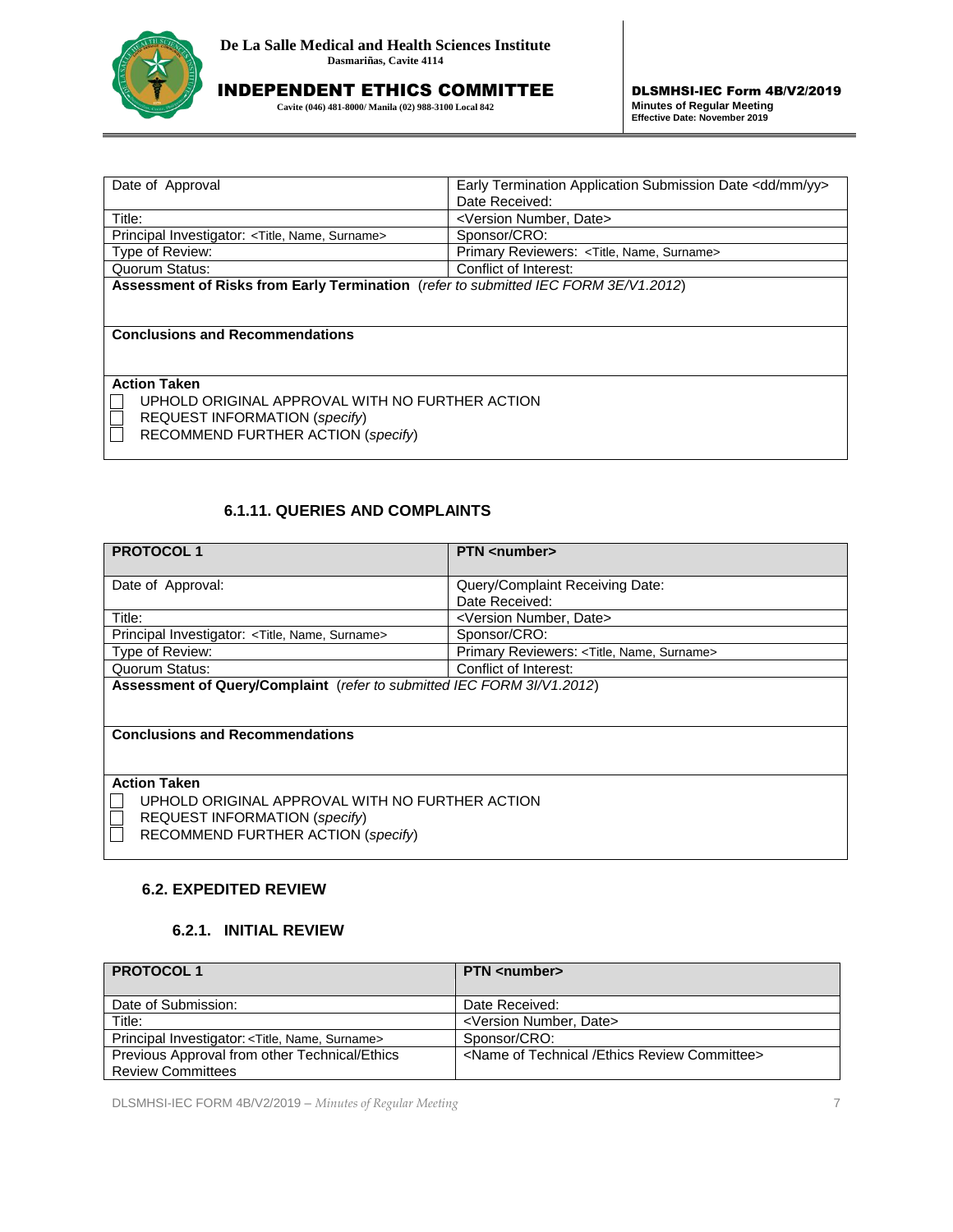

**Cavite (046) 481-8000/ Manila (02) 988-3100 Local 842**

|                                                                                                                                                                                                                                                                                                                                                                                                                                                                                                                                                                                                                      | < Approval Start and End Date>                          |
|----------------------------------------------------------------------------------------------------------------------------------------------------------------------------------------------------------------------------------------------------------------------------------------------------------------------------------------------------------------------------------------------------------------------------------------------------------------------------------------------------------------------------------------------------------------------------------------------------------------------|---------------------------------------------------------|
| Type of Review:                                                                                                                                                                                                                                                                                                                                                                                                                                                                                                                                                                                                      | Primary Reviewers <title, name,="" surname=""></title,> |
| Quorum Status:                                                                                                                                                                                                                                                                                                                                                                                                                                                                                                                                                                                                       | Conflict of Interest:                                   |
| <b>Scientific Soundness</b>                                                                                                                                                                                                                                                                                                                                                                                                                                                                                                                                                                                          | <b>Comments</b>                                         |
| (refer to IEC FORM 2C/V1/2012)                                                                                                                                                                                                                                                                                                                                                                                                                                                                                                                                                                                       |                                                         |
| 1. Study Objectives<br>2. Background Information/Data<br>3. Study/sampling Design<br>4. Use of Control Arm/Placebo<br>5. Inclusion/Exclusion/Withdrawal Criteria<br>6. Statistical/data Analysis Plan<br>7. Specimen Collection, Processing, Storage<br>Procedures<br>8. Facilities/Infrastructure at Study Site<br>9. PI Qualification, Competence, Experience<br>10. Contribution to Science, research capacity,<br>health care, treatment<br>11. Benefit to Local Communities                                                                                                                                     |                                                         |
| <b>Ethical Soundness</b>                                                                                                                                                                                                                                                                                                                                                                                                                                                                                                                                                                                             | <b>Comments</b>                                         |
| (refer to IEC FORM 2C/V1/2012)<br>1. Privacy/Confidentiality Safeguards<br>2. Involvement of Human Participants<br>3. Involvement of Vulnerable Populations<br>4. Voluntary, non-coercive recruitment<br>5. Participant Selection<br>6. Risk-Benefit Ratio<br>$\overline{7}$<br>Informed Consent process<br>8. Language of the Informed Consent/Assent Forms<br>9. Translation(s) of the Informed Consent/Assent<br>Forms<br>10. Inclusion of Specific Provisions in the ICF<br>11. Specific Informed Consent Provisions (as<br>specified in the Protocol Assessment Form)<br><b>Conclusions and Recommendations</b> |                                                         |
|                                                                                                                                                                                                                                                                                                                                                                                                                                                                                                                                                                                                                      |                                                         |
| <b>Action Taken</b><br>APPROVAL<br>MAJOR MODIFICATION (which require Full Board deliberation)<br>MINOR MODIFICATION (which can be expedited at the level of the Chair)<br><b>DISAPPROVAL</b>                                                                                                                                                                                                                                                                                                                                                                                                                         |                                                         |

# **6.2.2. CONTINUING REVIEW APPLICATIONS** (*for expedited protocols*)

| <b>PROTOCOL1</b>  | <b>PTN</b> <number></number>                          |
|-------------------|-------------------------------------------------------|
| Date of Approval: | Continuing Review Application Date:<br>Date Received: |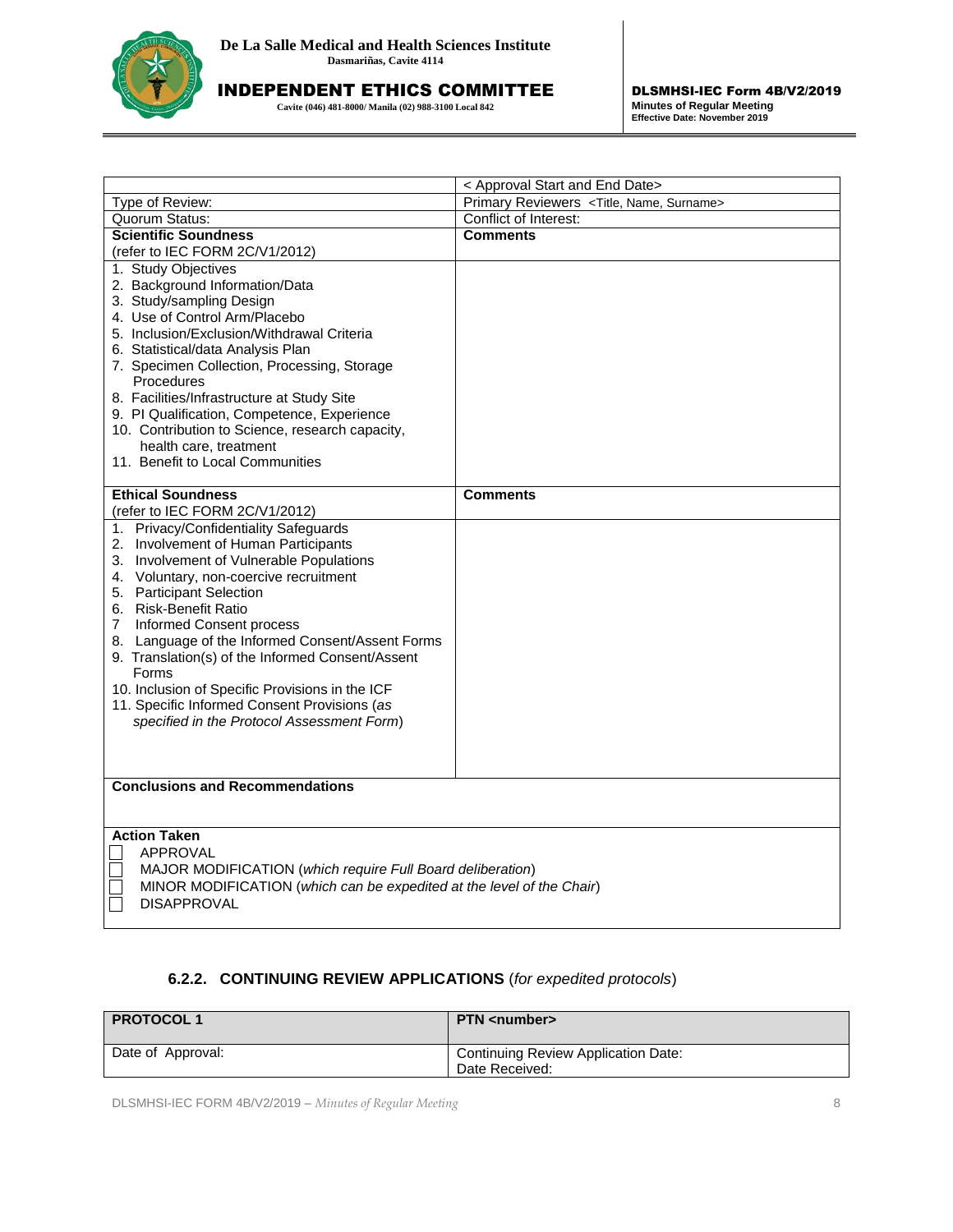

**Cavite (046) 481-8000/ Manila (02) 988-3100 Local 842**

| Title:                                                                    | <version date="" number,=""></version>     |  |
|---------------------------------------------------------------------------|--------------------------------------------|--|
| Principal Investigator: <title, name,="" surname=""></title,>             | Sponsor/CRO:                               |  |
| Type of Review:                                                           | Primary Reviewers: < Title, Name, Surname> |  |
| Quorum Status:                                                            | Conflict of Interest:                      |  |
| Assessment of the Study Progress (refer to submitted IEC Form 3B/V1/2012) |                                            |  |
|                                                                           |                                            |  |
|                                                                           |                                            |  |
| <b>Conclusions and Recommendations</b>                                    |                                            |  |
|                                                                           |                                            |  |
| <b>Action Taken</b>                                                       |                                            |  |
|                                                                           |                                            |  |
| UPHOLD ORIGINAL APPROVAL WITH NO FURTHER ACTION                           |                                            |  |
| <b>REQUEST INFORMATION (specify)</b>                                      |                                            |  |
| RECOMMENDED FURTHER ACTION (specify)                                      |                                            |  |
|                                                                           |                                            |  |
|                                                                           |                                            |  |

# **6.2.3. PROTOCOL WITHDRAWAL**

| Principal Investigator: < Title, Name, Surname>                           | Sponsor/CRO:                               |  |
|---------------------------------------------------------------------------|--------------------------------------------|--|
| Type of Review:                                                           | Primary Reviewers: < Title, Name, Surname> |  |
| Quorum Status:                                                            | Conflict of Interest:                      |  |
| Assessment of the Study Progress (refer to submitted IEC Form 3B/V1/2012) |                                            |  |
|                                                                           |                                            |  |
| <b>Conclusions and Recommendations</b>                                    |                                            |  |
|                                                                           |                                            |  |
|                                                                           |                                            |  |
| <b>Action Taken</b>                                                       |                                            |  |
| UPHOLD ORIGINAL APPROVAL WITH NO FURTHER ACTION                           |                                            |  |
| REQUEST INFORMATION (specify)                                             |                                            |  |
| RECOMMENDED FURTHER ACTION (specify)                                      |                                            |  |
|                                                                           |                                            |  |
|                                                                           |                                            |  |
| 6.2.3. PROTOCOL WITHDRAWAL                                                |                                            |  |
|                                                                           |                                            |  |
| <b>PROTOCOL1</b>                                                          | <b>PTN</b> <number></number>               |  |
| Date of Submission:                                                       | Date of Withdrawal Application/Letter :    |  |
|                                                                           | Date Received:                             |  |
| Title:                                                                    | <version date="" number,=""></version>     |  |
| Principal Investigator: < Title, Name, Surname>                           | Sponsor/CRO:                               |  |
| Type of Review:                                                           | Primary Reviewers: < Title, Name, Surname> |  |
| Quorum Status:                                                            | Conflict of Interest:                      |  |
| <b>Assessment of the Reasons for Withdrawal</b>                           |                                            |  |
|                                                                           |                                            |  |
|                                                                           |                                            |  |
| <b>Conclusions and Recommendations</b>                                    |                                            |  |
|                                                                           |                                            |  |
|                                                                           |                                            |  |
|                                                                           |                                            |  |
|                                                                           |                                            |  |
| <b>Action Taken</b>                                                       |                                            |  |
| <b>APPROVAL</b>                                                           |                                            |  |
| REQUEST INFORMATION (specify)                                             |                                            |  |
| RECOMMENDED FURTHER ACTION (specify)                                      |                                            |  |
|                                                                           |                                            |  |
|                                                                           |                                            |  |
|                                                                           |                                            |  |
| 6.2.4. FINAL REPORTS (for expedited protocols)                            |                                            |  |
|                                                                           |                                            |  |
| <b>PROTOCOL1</b>                                                          | <b>PTN</b> <number></number>               |  |
|                                                                           |                                            |  |
| Date of Approval:                                                         | Final Report Date:                         |  |
|                                                                           | Date Received:                             |  |
| Title:                                                                    | <version date="" number,=""></version>     |  |
| Principal Investigator: < Title, Name, Surname>                           | Sponsor/CRO:                               |  |

# **6.2.4. FINAL REPORTS** (*for expedited protocols*)

| <b>PROTOCOL1</b>                                                        | <b>PTN</b> <number></number>                             |
|-------------------------------------------------------------------------|----------------------------------------------------------|
| Date of Approval:                                                       | Final Report Date:                                       |
| Title:                                                                  | Date Received:<br><version date="" number,=""></version> |
| Principal Investigator: <title, name,="" surname=""></title,>           | Sponsor/CRO:                                             |
| Type of Review:                                                         | Primary Reviewers: < Title, Name, Surname>               |
| Quorum Status:                                                          | Conflict of Interest:                                    |
| Assessment of the Final Report (refer to submitted IEC Form 3C/V1/2012) |                                                          |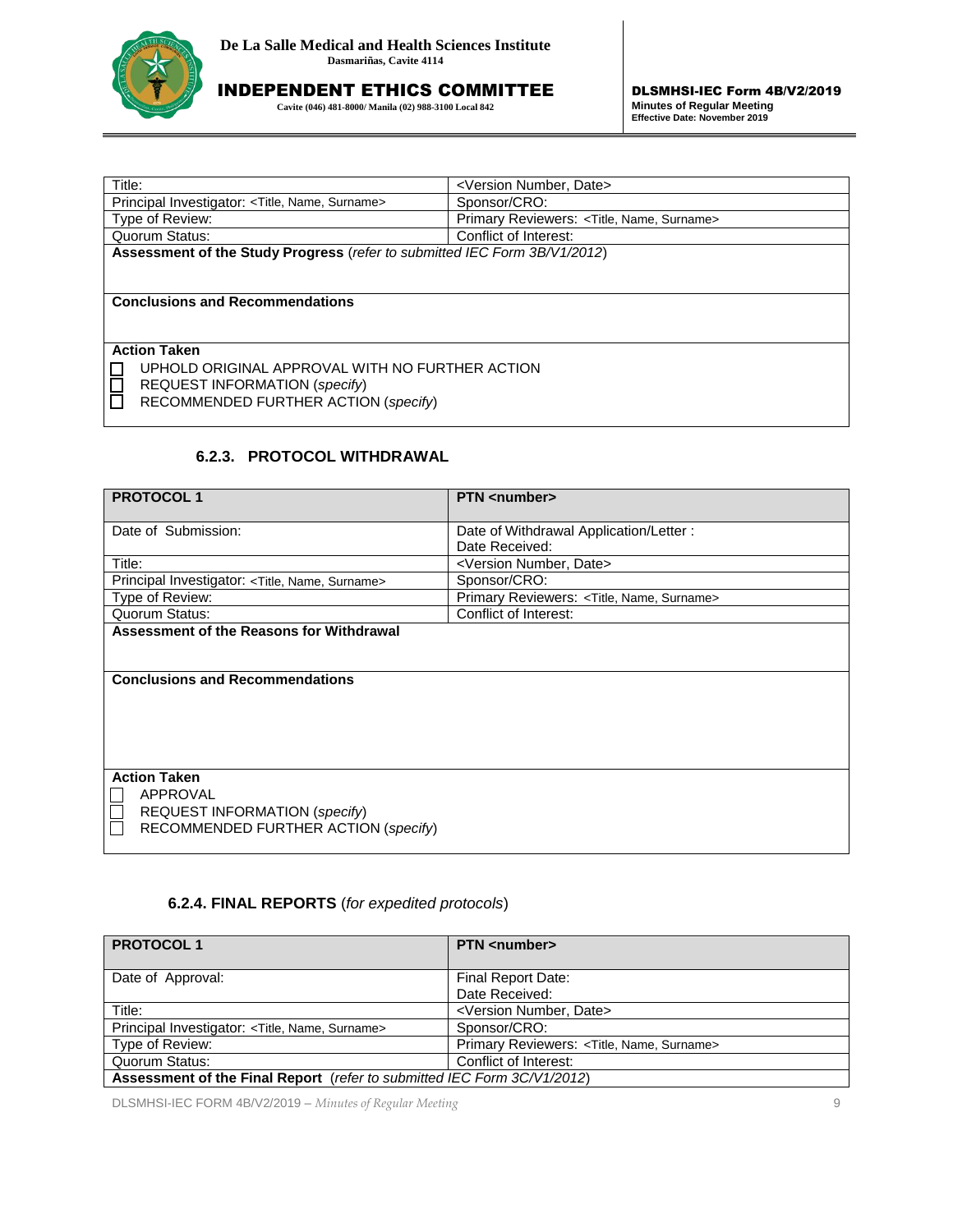

**Cavite (046) 481-8000/ Manila (02) 988-3100 Local 842**

#### **Conclusions and Recommendations**

#### **Action Taken**

UPHOLD ORIGINAL APPROVAL WITH NO FURTHER ACTION

REQUEST INFORMATION (*specify*)

RECOMMENDED FURTHER ACTION (*specify*)

# **6.2.5. NON-COMPLIANCE (DEVIATION/VIOLATION) REPORTS** (*for expedited protocols*)

| <b>PROTOCOL1</b>                                                             | <b>PTN</b> <number></number>               |  |
|------------------------------------------------------------------------------|--------------------------------------------|--|
|                                                                              |                                            |  |
| Date of Approval:                                                            | Non-Compliance Report Submission Date:     |  |
|                                                                              | Date Received:                             |  |
| Title:                                                                       | <version date="" number,=""></version>     |  |
| Principal Investigator: <title, name,="" surname=""></title,>                | Sponsor/CRO:                               |  |
| Type of Review:                                                              | Primary Reviewers: < Title, Name, Surname> |  |
| Quorum Status:                                                               | Conflict of Interest:                      |  |
| Assessment of Non-Compliance Report (refer to submitted IEC FORM 3D/V1.2012) |                                            |  |
|                                                                              |                                            |  |
|                                                                              |                                            |  |
| <b>Conclusions and Recommendations</b>                                       |                                            |  |
|                                                                              |                                            |  |
|                                                                              |                                            |  |
| <b>Action Taken</b>                                                          |                                            |  |
| UPHOLD ORIGINAL APPROVAL WITH NO FURTHER ACTION                              |                                            |  |
| REQUEST INFORMATION (specify)                                                |                                            |  |
| RECOMMEND FURTHER ACTION (specify)                                           |                                            |  |
|                                                                              |                                            |  |

# **6.2.6. EARLY STUDY TERMINATION APPLICATIONS** (*for expedited protocols*)

| <b>PROTOCOL1</b>                                                                    | <b>PTN</b> <number></number>                   |  |
|-------------------------------------------------------------------------------------|------------------------------------------------|--|
|                                                                                     |                                                |  |
| Date of Approval:                                                                   | Early Termination Application Submission Date: |  |
|                                                                                     | Date Received:                                 |  |
| Title:                                                                              | <version date="" number,=""></version>         |  |
| Principal Investigator: <title, name,="" surname=""></title,>                       | Sponsor/CRO:                                   |  |
| Type of Review:                                                                     | Primary Reviewers: < Title, Name, Surname>     |  |
| Quorum Status:                                                                      | Conflict of Interest:                          |  |
| Assessment of Risks from Early Termination (refer to submitted IEC FORM 3E/V1.2012) |                                                |  |
|                                                                                     |                                                |  |
|                                                                                     |                                                |  |
|                                                                                     |                                                |  |
| <b>Conclusions and Recommendations</b>                                              |                                                |  |
|                                                                                     |                                                |  |
|                                                                                     |                                                |  |
| <b>Action Taken</b>                                                                 |                                                |  |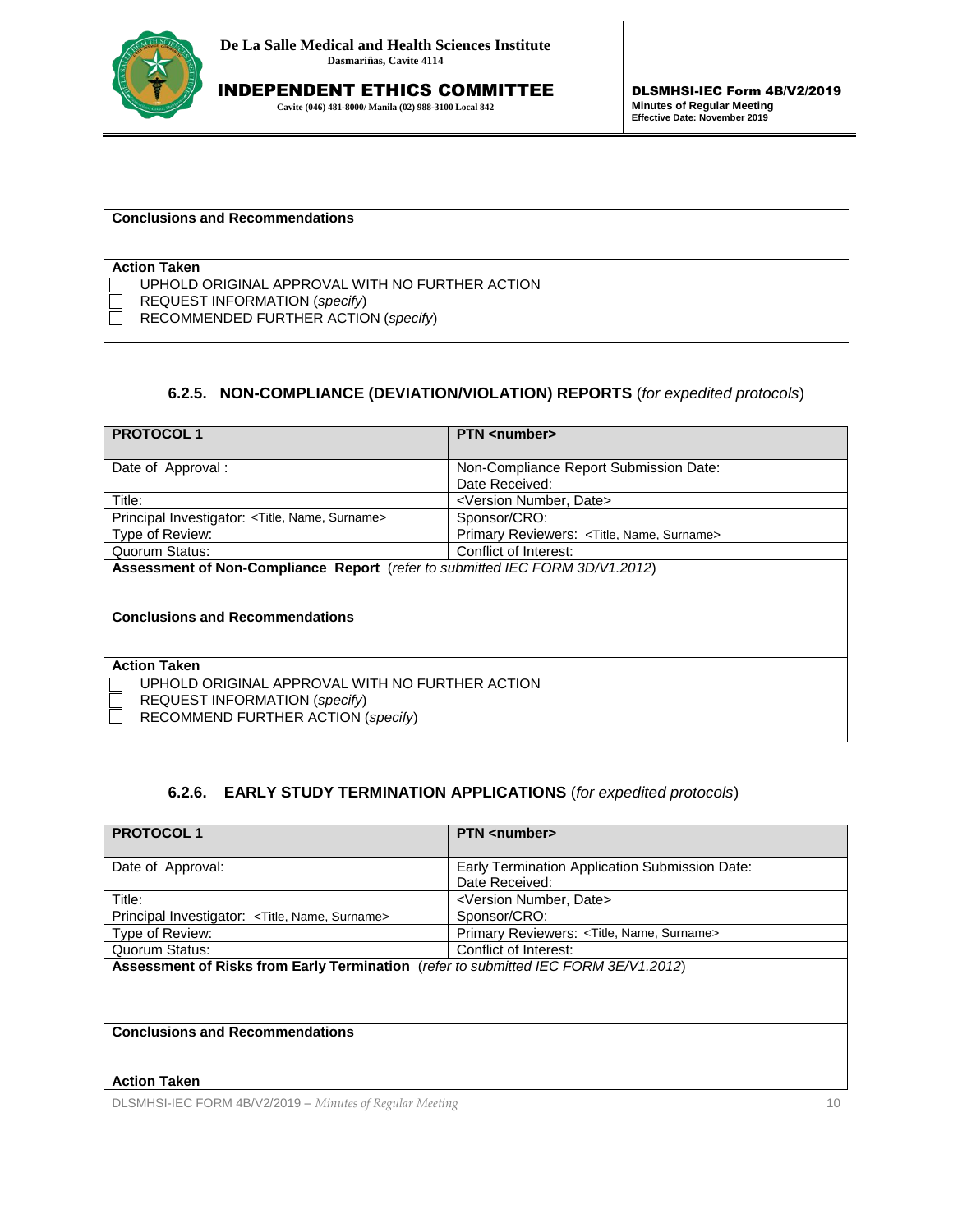

**Cavite (046) 481-8000/ Manila (02) 988-3100 Local 842**

UPHOLD ORIGINAL APPROVAL WITH NO FURTHER ACTION

REQUEST INFORMATION (*specify*) RECOMMEND FURTHER ACTION (*specify*)

# **6.2.7. QUERIES AND COMPLAINTS** (*for expedited protocols*)

| <b>PROTOCOL1</b>                                                       | <b>PTN</b> <number></number>               |  |  |  |
|------------------------------------------------------------------------|--------------------------------------------|--|--|--|
|                                                                        |                                            |  |  |  |
| Date of Approval:                                                      | Query/Complaint Receiving Date:            |  |  |  |
|                                                                        | Date Received:                             |  |  |  |
| Title:                                                                 | <version date="" number,=""></version>     |  |  |  |
| Principal Investigator: <title, name,="" surname=""></title,>          | Sponsor/CRO:                               |  |  |  |
| Type of Review:                                                        | Primary Reviewers: < Title, Name, Surname> |  |  |  |
| Quorum Status                                                          | Conflict of Interest                       |  |  |  |
| Assessment of Query/Complaint (refer to submitted IEC FORM 3I/V1.2012) |                                            |  |  |  |
|                                                                        |                                            |  |  |  |
|                                                                        |                                            |  |  |  |
| <b>Conclusions and Recommendations</b>                                 |                                            |  |  |  |
|                                                                        |                                            |  |  |  |
|                                                                        |                                            |  |  |  |
| <b>Action Taken</b>                                                    |                                            |  |  |  |
| UPHOLD ORIGINAL APPROVAL WITH NO FURTHER ACTION                        |                                            |  |  |  |
| <b>REQUEST INFORMATION (specify)</b>                                   |                                            |  |  |  |
| RECOMMEND FURTHER ACTION (specify)                                     |                                            |  |  |  |
|                                                                        |                                            |  |  |  |
|                                                                        |                                            |  |  |  |

# **7. REPORT ON APPROVED PROTOCOLS**

# **7.1 Protocols with MINOR Modifications (Expedited at the Level of Chair)**

| <b>PROTOCOL1</b>                                | <b>PTN</b> <number></number>                             |
|-------------------------------------------------|----------------------------------------------------------|
| Date of Initial Review:                         | Date of Resubmission:                                    |
|                                                 | Date Received:                                           |
| Title:                                          | <version date="" number,=""></version>                   |
| Principal Investigator: < Title, Name, Surname> | Sponsor/CRO:                                             |
| Type of Review:                                 | Primary Reviewers: <title, name,="" surname=""></title,> |
| <b>IEC Chair's Decision: APPROVAL</b>           |                                                          |

# **7.2. Protocol Amendments Expedited at the Level of the Chair** (*amendments that are MINOR or administrative in nature)*

| <b>PROTOCOL1</b>                                              | <b>PTN</b> <number></number>                    |
|---------------------------------------------------------------|-------------------------------------------------|
| Date of Initial Review:                                       | Date of Amendment Submission:<br>Date Received: |
| Title:                                                        | <version date="" number,=""></version>          |
| Principal Investigator: <title, name,="" surname=""></title,> | Sponsor/CRO:                                    |